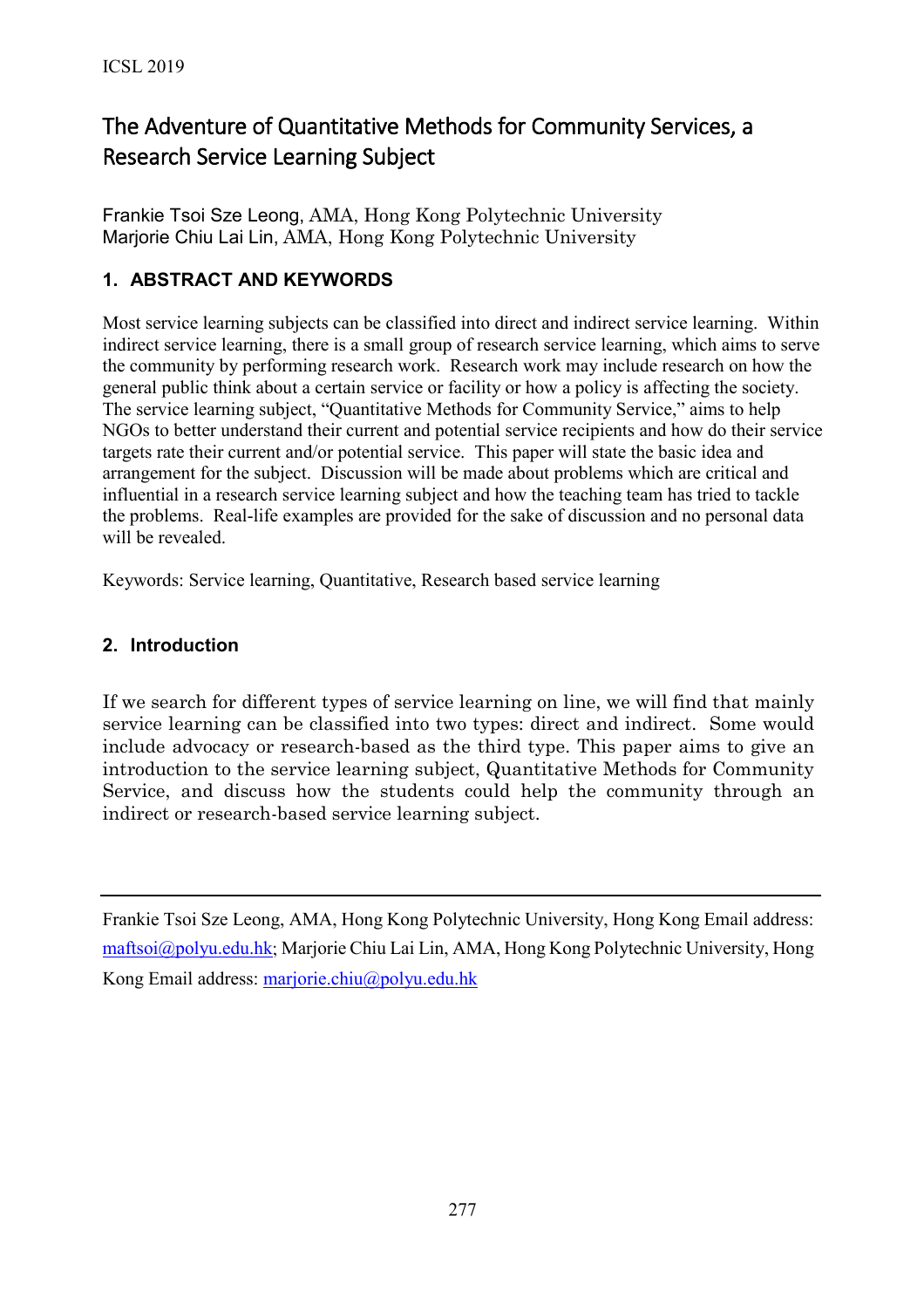### **3. Literature review**

UCA gave a short and neat definition on direct service and indirect service for service learning subjects. Direct service learning refers to face-to-face service projects in which students directly serve the service recipients and students work on board issues, projects that benefit the community without identifying the target during participation in indirect service learning subjects. Research-based service learning is the branch which conduct a research or a study to improve the community or solve a problem. Siu, BWY (2014) pointed out that direct and indirect service does not have to be mutually exclusive. Connor-Linton (1995) discussed students learning about a sector of thecommunity through teachers' research and/or community service and applied what they have learned to create a service or product meeting the needs of the community. Hydorn, D.L. (2007) discussed course design and assessment of service learning project in her introductory statistics course. Duke (1999) described a few service learning projects including environmental monitoring, tax preparation for elderlies, tutoring, optimization of seating plan for a local theatre and using mathematics to design gardens, trails, landscaping, and building projects for the community. Anderson, J.E., and Sungur, E.A. (1999) described students helping with the 10-year comprehensive plan for the city of Morris.

## **4. Outline of the Subject**

The aim of the subject, "Quantitative Methods for Community Service," is to help NGOs better understand their service recipients and/or potential service recipients. NGOs are often required to apply for project funding through a competitive bidding process, which requires market research and/or performance report. The aim of this service learning subject is to bring in quantitative skills (such as questionnaire design and data analysis) to community service, such that the client NGOs can better understand the potential service needs and students can enhance their understanding of the underprivileged during the process. Students of this subject would communicate with the collaborating NGO, understand its needs and design a questionnaire. The questionnaire would be reviewed and endorsed by the community partner before implementation. After the questionnaire is finalized, interviews will be conducted by students within the service period. The teaching team would visit students during their fieldwork to provide guidance, assess their performance and help students to reflect on their service experience during debriefing. By the end of the semester, students will present their findings and finish their report.

The most significant part of preparation work in this subject is to select the right partner. It is very common that NGOs have a very narrow base of service recipients. Small amount of service recipients or interviewees lead to the need of several collaborators. A desirable collaborator, according to the comments of the teaching team, ideally should be able to provide a group of service recipients who are willing to share their comments and preferably a safe environment for students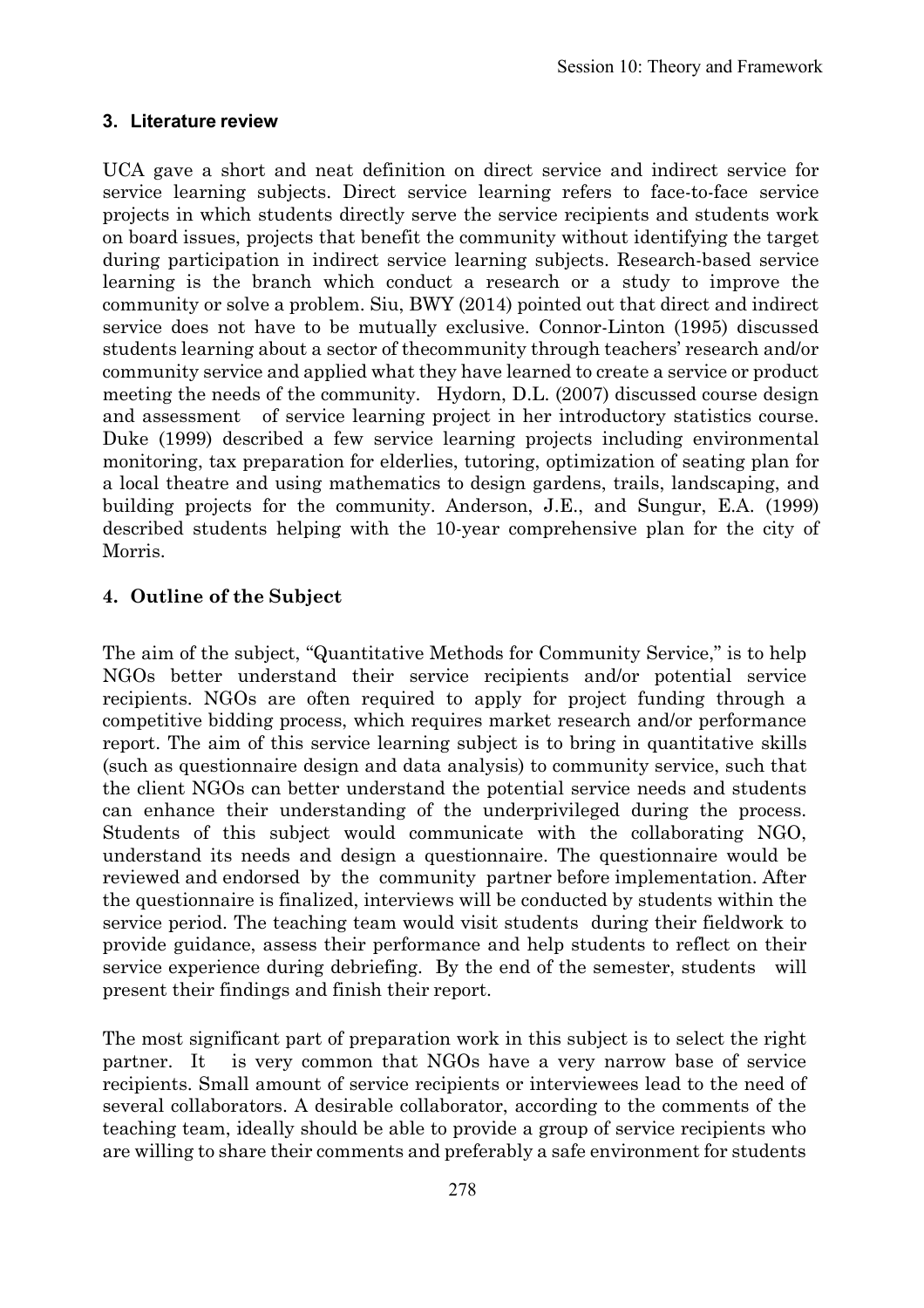to conduct their survey.

#### **5. Discussion and Recommendations**

Brown, E. (2015) listed a long list of challenges and strategies of Service Learning. As an indirect service subject, quite a few of these challenges were met and listed in the following table.

| Challenges<br>collaborators | faced | by Challenges faced by students | Challenges faced by teaching<br>team         |
|-----------------------------|-------|---------------------------------|----------------------------------------------|
| Scheduling                  |       | Transportation                  | Student "no-shows"                           |
| Expectations                |       | Expectations                    | Capacity of partner                          |
| Supervision                 |       | Communication                   | Meaningful and quality work /<br>experiences |
|                             |       | Am I actually helping?          | Relationship building                        |
|                             |       | Choosing community partner      | Time                                         |
|                             |       | Grouping                        | Safety issues                                |
|                             |       | Fear/Stress/Anxiety             |                                              |

Brown, E., gave a very comprehensive list of challenges faced by service learning subjects and the above table has listed some of the bigger issues faced in this subject. There are a few points which the authors would like to elaborate and discuss.

#### **5.1. Am I actually helping?**

This is not quite a big issue for direct service learning subject. However, for an indirect service learning subject, this becomes quite an issue, especially in the early stage while students are deciding which subject to enroll. For a direct service subject, for example, teaching English to underprivileged children or examining the neighborhood of elderlies, students have a clear picture of what they are doing and how they are helping. Students often have mysteries on whether the questionnaire can help improve the lives of the underprivileged. Some even have the idea that, since the service recipients received aid from the NGO, the opinion from the service recipients must be biased. Students having this thought usually would feel that they are just filling satisfaction reviews with pre-selected answers.

Based on our observations and some guidance, students would understand one thing right after their first contact with their interviewees. For a lot of elderlies, as most collaborators in this subjects serve elderlies, having someone to talk to them is a gift already. Students would find out that, just by having casual conversation would be helping as there are isolated elderlies who are not willing or capable of basic interactions. As soon as students realized that their conversations could help, the problems caused by the confusion about whether I am actually helping will die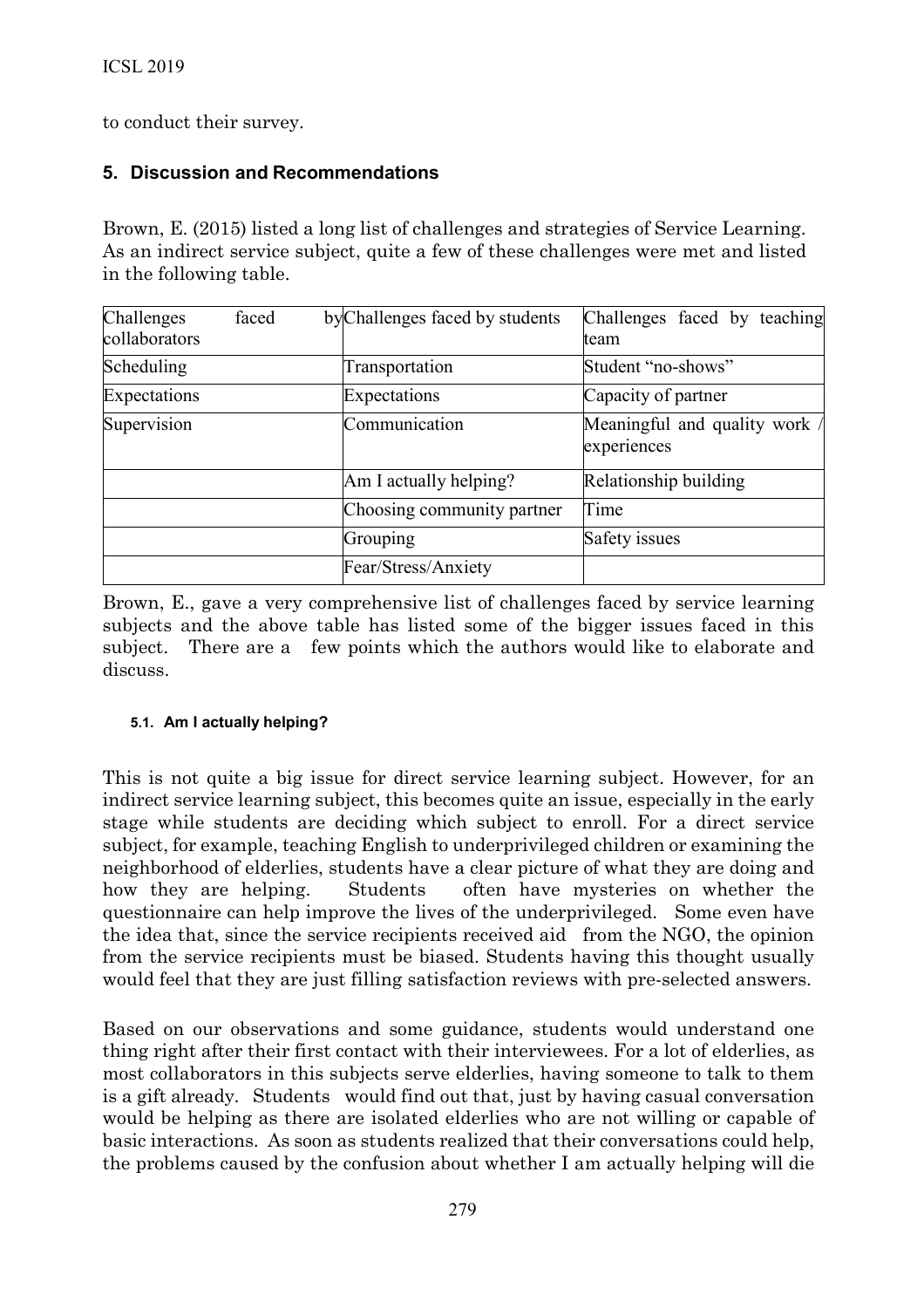down.

#### **5.2. What if I do not agree with the NGO or the questionnaire?**

There were two obvious cases which students did not agree with the idea brought up by the collaborator in the short history of this subject. Due to privacy issue, the authors decided to name the collaborators A and B.

Case 1. Collaborator A was looking forward to promote a new service to its members and elderlies in its neighborhood. Students collected information from its members and found that less than 50% of its members declared that he or she would require the new service. One group of students based on the findings declared the new service was good for nothing during their group presentation.

Case 2. Collaborator B was looking to propose a change to the government. The survey was conducted on the street such that public information could be gathered. Some students did not agree with the idea and reflected by their body language and attitude.

For case 1, the teaching team did not find any lack of motivation or problems in attitude while the survey was conducted. Leading questions or different tones, which may lead to biases, were not found during surveys. In other words, even if students disagreed with the collaborator, they carried out the work professionally. After the presentation, the teaching team discussed with the group of students and conveyed the message that, often a service provided by a NGO serves a very small group of recipients and the approval rate before establishing may not be high as well. At last, students understood that the society has to help people in need even if the majority believes the service was notnecessary.

Case 2 provided a much more difficult situation as students were not enthusiastic in serving. The teaching staff and the collaborator have discussed and decided to set up a meeting between students and one of their previous service recipients and asked the service recipient tell her story. This meeting allowed students to understand how their work may improve the community as how others are suffering under the current situation. Although we did not have the most enthusiastic students after the meeting, the number of successful interviews increased mildly.

### **6. Conclusions**

The sustainability of this subject relies heavily in the trust of collaborators, professional performance of our students and support from the department and the office of service learning. The subject has been offered successfully with 90% of enrollment rate in the three offerings. This is not possible without the generous support from our collaborators and students.